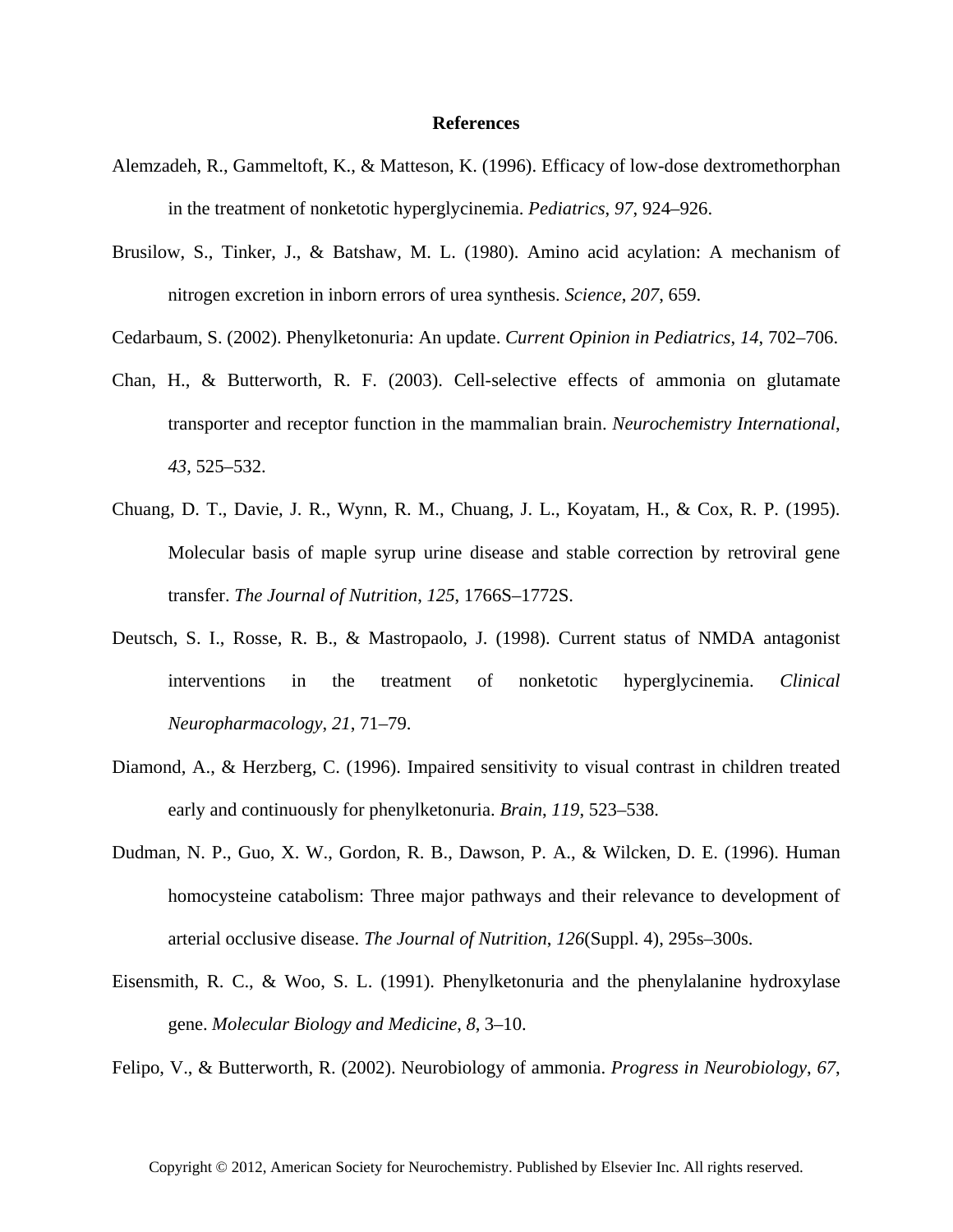259–279.

- Guldberg, P., Levy, H. L., Hanley, W. B., et al. (1996). Phenylalanine hydroxylase gene mutations in the United States: Report from the Maternal PKU Collaborative Study. *American Journal of Human Genetics*, *59*, 84–94.
- Hommes, F. A. (1994). Loss of neurotransmitter receptors by hyperphenylalaninemia in the HPH-5 mouse brain. *Acta Paediatrica Supplement*, *407*, 120–121.
- Infant, J. P., & Huszagh, V. A. (2001). Impaired arachidonic (20:4n-6) and docosahexaenoic (22:6n-3) acid synthesis by phenylalanine metabolites as etiological factors in the neuropath-ology of phenylketonuria. *Molecular Genetics and Metabolism*, *72*, 185–198.
- Jan, W., Zimmerman, R. A., Wang, Z. J., Berry, G. T., Kaplan, P. B., & Kaye, E. M. (2003). MR diffusion imaging and MR spectroscopy of maple syrup urine disease during acute metabolic decompensation. *Neuroradiology*, *45*, 393–399.
- Kahler, S. G., & Fahey, M. C. (2003). Metabolic disorders and mental retardation. *American Journal of Medical Genetics*, *117C*, 31–41.
- Kaplan, P., Mazur, A., Field, M., Berlin, J. A., Berry, G. T., Heidenreich, R., et al. (1991). Intellectual outcome in children with maple syrup urine disease. *Journal of Pediatric*, *119*, 46–50.
- Kaufman, S. (1983). Hyperphenylalaninaemia caused by defects in biopterin metabolism. *Journal of Inherited Metabolic Disease*, *8*(Suppl. 1), 20–27.
- Kikuchi, G. (1973). The glycine cleavage system: Composition, reactin mechanism and physiological significance. *Molecular and Cellular Biochemistry*, *1*, 169–175.
- Kluijtmans, L. A., Boers, G. H., Stevens, E. M., et al. (1996). Defective cystathionine betasynthase regulation by *S*-adenosyl-methionine in a partially pyridoxine responsive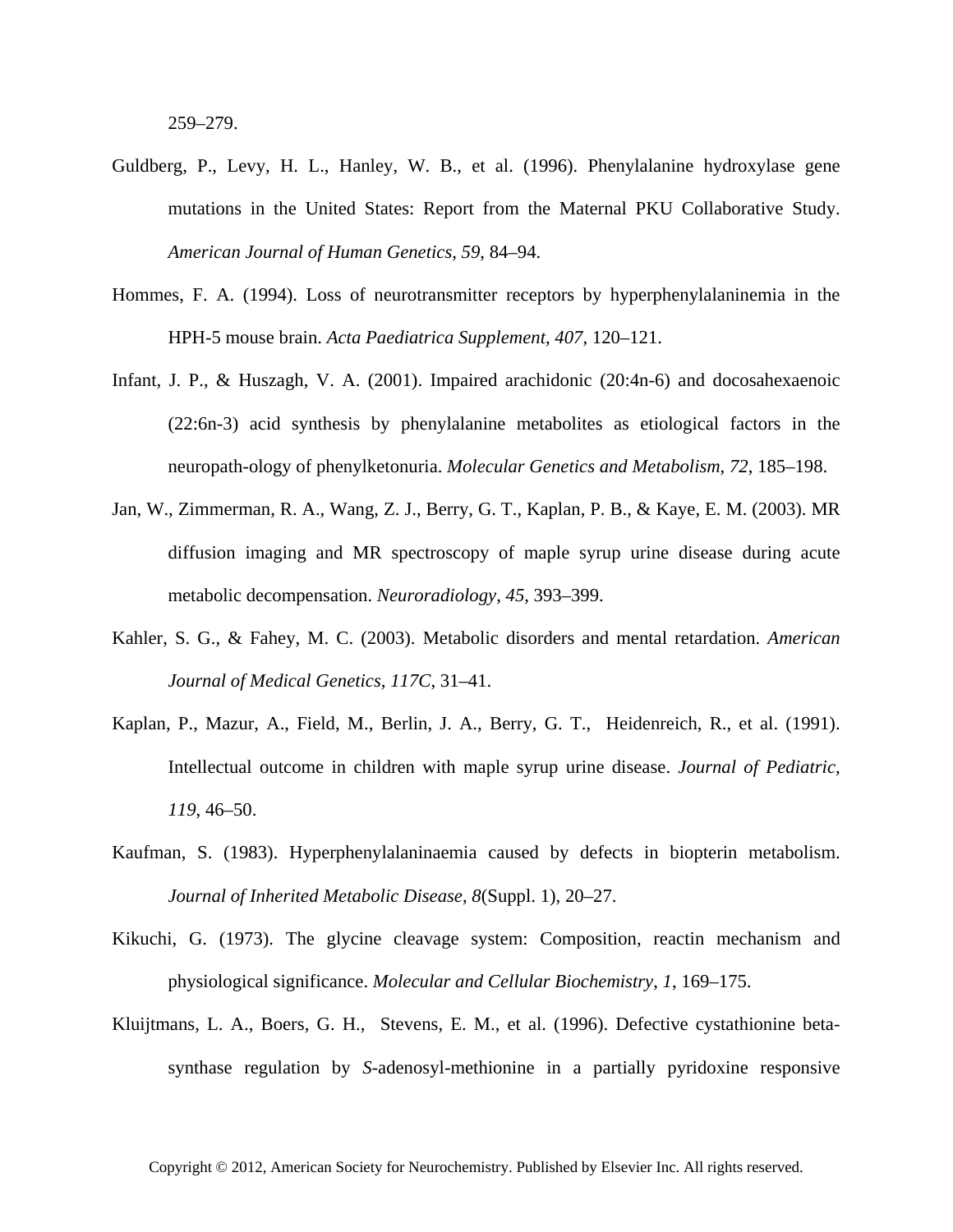homocystinuria patient. *The Journal of Clinical Investigation*, *98*, 285–289.

- Koch, R., Moseley, K. D., Yano, S., Nelson, M., Jr., & Moats, R. A. (2003). Large neutral amino acid therapy and phenylketonuria: A promising approach to treatment. *Molecular Genetics and Metabolism*, *79*, 110–113.
- Kraus, J. P. (1994). Molecular basis of phenotype expression in homocystinuria. Komrower Lecture. *Journal of Inherited Metabolic Disease*, *17*, 383–390.
- Levy, H. L., & Ghavami, M. (1996). Maternal phenylketonuria: A metabolic teratogen. *Teratology*, *53*, 176–184.
- Maestri, N. E., Hauser, E. R., Bartholomew, D., & Brusilow, S. W. (1991). Prospective treatment of urea cycle disorders. *The Journal of Pediatrics*, *119*, 923.
- Maestri, N. E., Brusilow, S. W., Clissold, D. B., & Bassett, S. S. (1996). Long-term treatment of girls with ornithine transcarbamylase deficiency. *The New England Journal of Medicine*, *335*, 855–859.
- Mandel, H., Brenner, B., Berant, M., et al. (1996). Coexistence of hereditary homocystinuria and factor V Leiden–effect on thrombosis. *The New England Journal of Medicine*, *334*, 763– 768.
- Morton, D. H., Strauss, K. A., Robinson, D. L., Puffenberger, E. G., & Kelley, R. I. (2002). Diagnosis and treatment of maple syrup disease: A study of 36 patients. *Pediatrics*, *109*, 999–1008.
- Mueller, G. M., McKenzie, L. R., Homanics, G. E., Watkins, S. C., Robbins, P. D., & Paul, H. S. (1995). Complementation of defective leucine decarboxylation in fibroblasts from a maple syrup urine disease patient by retrovirus-mediated gene transfer. *Gene Therapy*, *2*, 461–468.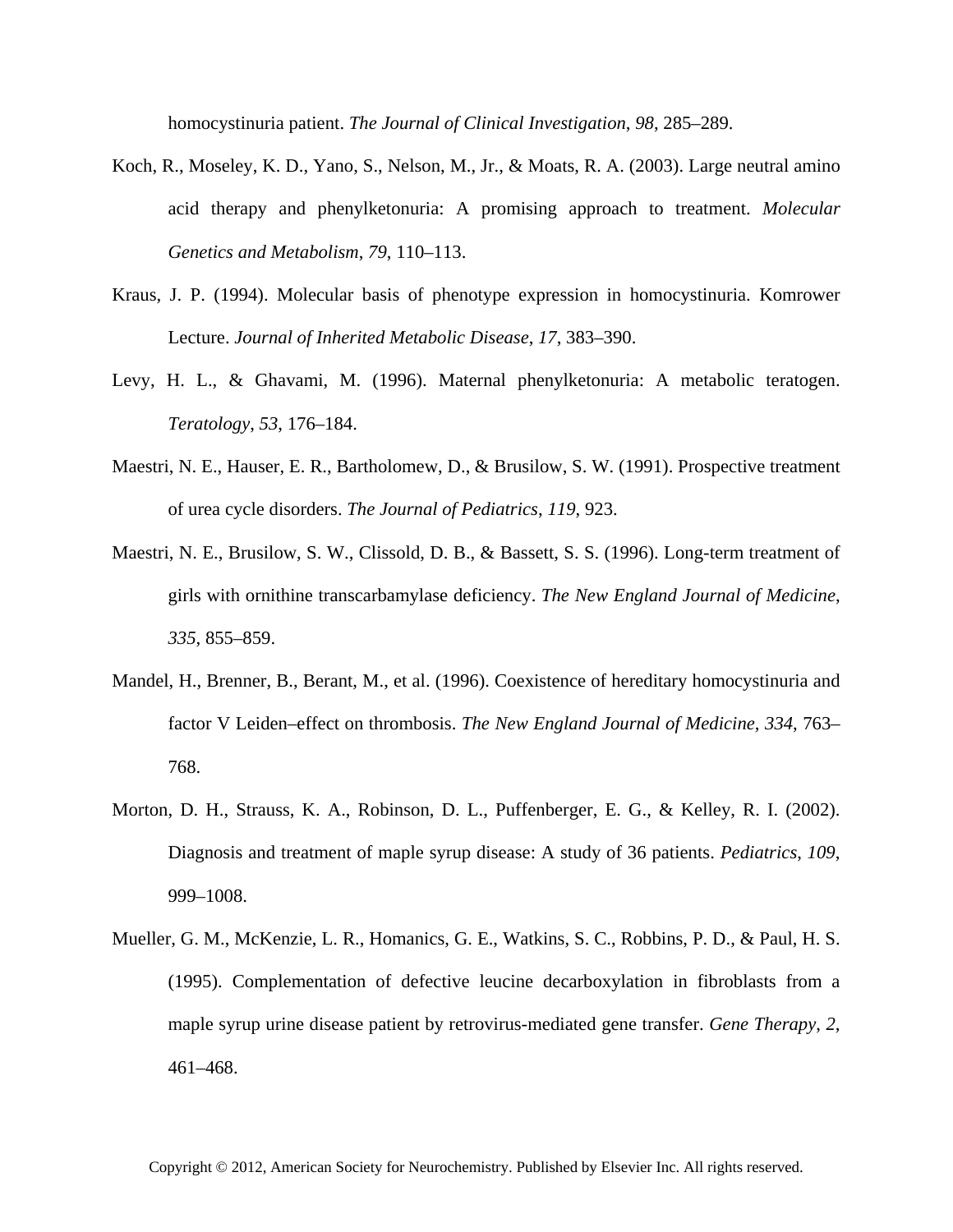- Pietz, J., Rupp, A., Ebinger, F., et al. (2003). Cerebral energy metabolism in phenylketonuria: Findings by quantitative *in vivo* 31P MR spectroscopy. *Pediatric Research*, *53*, 654–662.
- Scriver, C. R., Beaudet, A. L., Sly, W. S., & Valle, D. (2001). *The Metabolic and Molecular Basis of Inherited Disease*. New York: McGraw Hill.
- Shefer, S., Tint, G. S., Jean-Guillaume, D., et al. (2000). Is there a relationship between 3 hydroxy-3-methylglutaryl coenzyme a reductase activity and forebrain pathology in the PKU mouse? *Journal of Neuroscience Research*, *61*, 549–563.
- Smith, C. B., & Kang, J. (2000). Cerebral protein synthesis in a genetic model of phenylketonuria. *Proceedings of the National Academy of Sciences of the United States of America*, *97*, 11014–11019.
- Steiner, R. D., Sweetser, D. A., Rohrbaugh, J. R., Dowton, S. B., Toone, J. R., & Applegarth, D. A. (1996). Nonketotic hyperglycinemia: Atypical clinical and biochemical manifestations. *The Journal of Pediatrics*, *128*, 243–246.
- Van Hove, J. L., Kishnani, P., Muenzer, J., et al. (1995). Benzoate therapy and carnitine deficiency in non-ketotic hyperglycinemia. *American Journal of Medical Genetics*, *59*, 444–453.
- Wagner, M., Coelho, D. M., Barschak, A. G., et al. (2000). Reduction of large neutral amino acid concentrations in plasma and CSF of patients with maple syrup urine disease. *Journal of Inherited Metabolic Disease*, *23*, 505–512.
- White, D. A., Nortz, M. J., Mandernach, T., Huntington, K., & Steiner, R. D. (2001). Deficits in memory strategy use related to prefrontal dysfunction during early development: Evidence from children with phenylketonuria. *Neuropsychology*, *15*, 221–229.

Willard-Mack, C. L., Koehler, R. C., Hirata, T., et al. (1996). Inhibition of glutamine synthetase